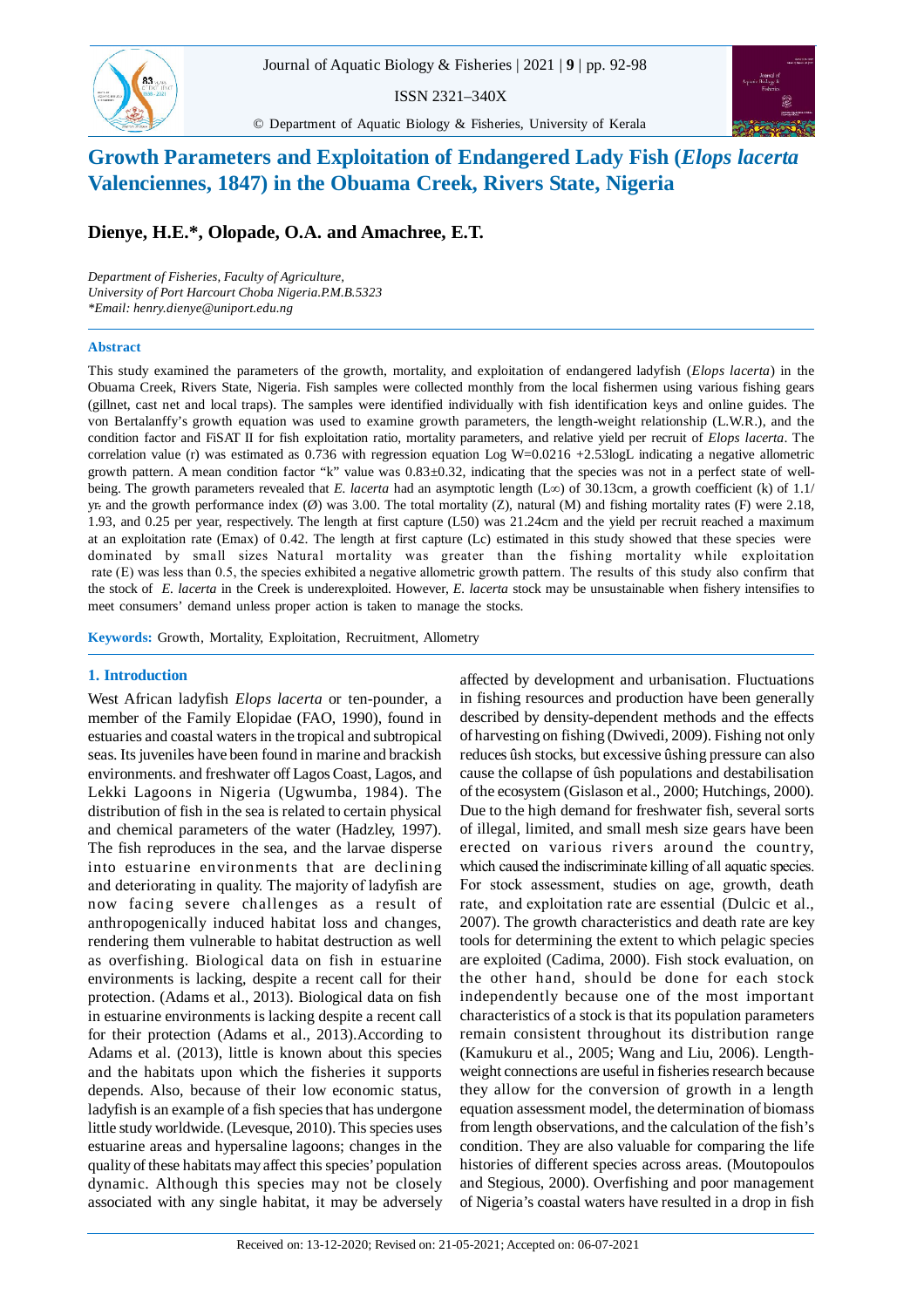from the catch fishery. For sustainability of fishing resources, documentation of the occurrences, distribution and condition of the fish species are important. Against this background, the growth parameters and exploitation rate of *Elops lacerta* were carried out in Obuama Creek.

#### **2. Materials and Methods**

#### **2.1. Study Area**

The study was carried out at Obuama Creek, Nigeria, covering two stations, station 1 (04°48'04''N; 06°46'65''E) and station 2 (04°48'03''N; 06°46'23''E). The Obuama Creek is an important tributary of the Sombriero River. East of the Orashi River is the Sombreiro River. It rises from the Niger River, travels south into the Niger Delta Basin, and empties into the Atlantic Ocean. The Obu-Ama Creek is located in the obuama community (Harris town) in Degema Local Government Rivers State. The Obuama Creek is a brackish water environment with different vegetation red (*Rhizophora mangle* ) and white mangroves (*Avicenia* spp) (Fig. 1).

#### **2.2. Data Collection**

Fish samples were collected from the local fishers immediately after landing using various fishing gear types like gillnet, cast net and local traps (nets of different mesh sizes). The samples were also collected from two major landing sites in Obuama Creek.

The samples were identified individually with fish identification keys and online guides (Adesulu and Sydenham, 2007; Babatunde and Aminu, 2013). Fish samples were then preserved in a plastic carrier containing enough ice and taken to the laboratory for further analysis. The total count was estimated, and the fish were sorted into sizes. The total length (T.L.) in cm, standard length (S.L.) in cm, girth as well as weight (measured in grams) were obtained. Some snapshots were taken to capture their physical features.

#### **2.3. Data Analysis**

The length-weight connection, condition factor, exploitation, and recruitment were statistically analysed using FiSAT II (FAO-ICLARM Stock Assessment Tools) as detailed in detail by (Gayanilo et al., 2005). The analytical methods used include

Length – Weight Relationship (L.W.R.): W= aL<sup>b</sup> equation was used to calculate the length-weight relationship (Ricker, 1973),

Where W is the total body weight of the fish $(g)$ ;

L is the total length(cm)

a is the intercept of the regression curve and

b is the regression coefficient. a and b values were estimated by the least square method**.**

**Condition factor:** The condition factor (K), which refers to the degree of well being of a fish, was recorded. The condition factor was calculated using the formula.

$$
K = 100 \times \frac{W}{L3}
$$

Where  $K =$  condition factor,  $W =$  body weight in grams and  $L =$  total length in centimeters.

Fulton's condition factor (K.F.): This was calculated using the equation

$$
K.F. = 100 \times \frac{W}{L3}
$$

Where  $W=$  total body weight (Bw,g) L= total length (TL,cm)

**Growth Parameters:** According to the equation, the von Bertalanffy growth equation was applied to investigate growth in length and weight for *Elops lacerta* according to the equation:  $Lt = L\infty (1 - e-k(t-to))$ . Von Bertalanffy's



**Fig. 1.** Map of Obuama Creek, Nigeria showing the sampling sites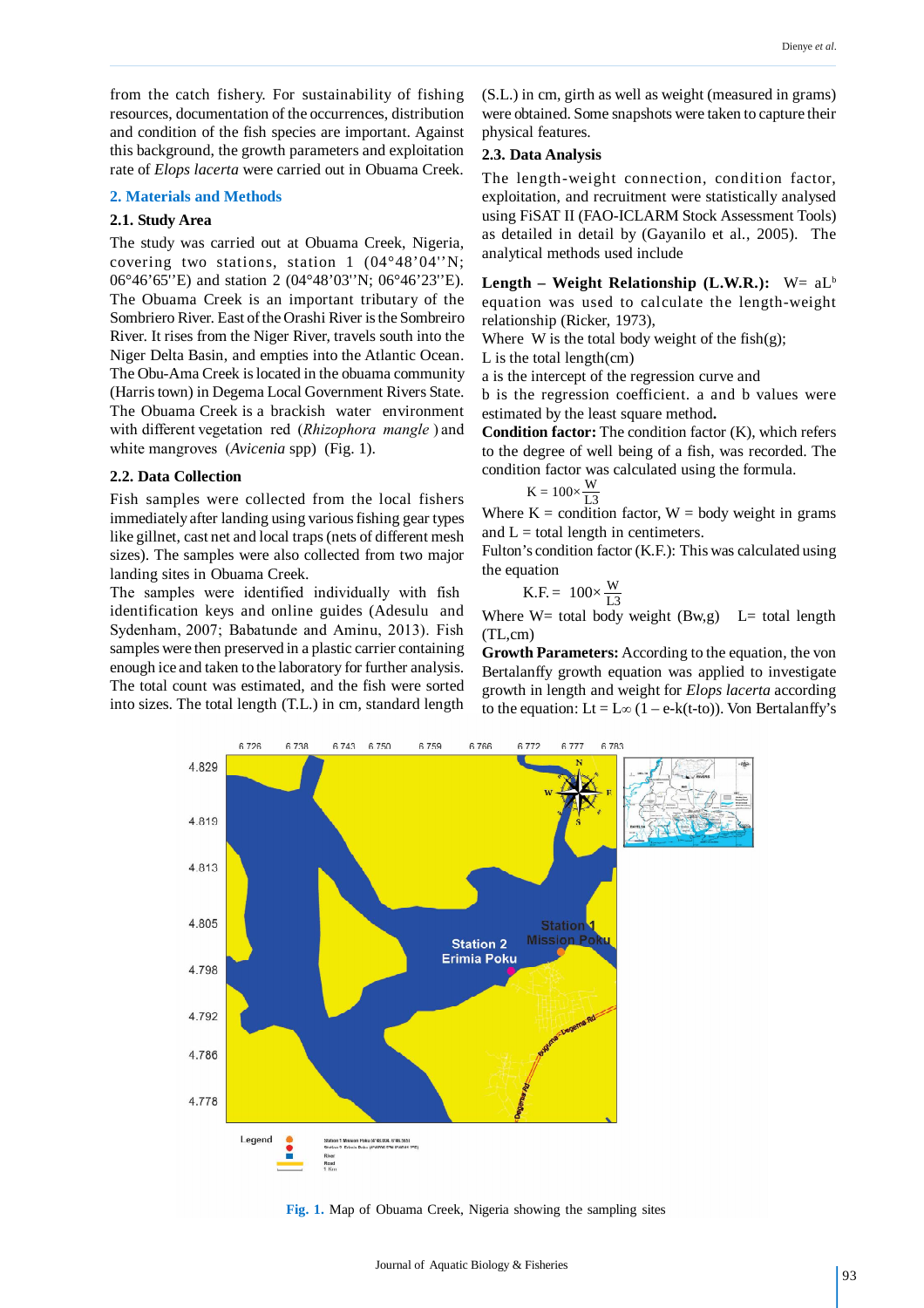growth parameters  $L\infty$  and K were computed by ELEFAN-1 (Electronic Length Frequency Analysis)( Beverton and Holt, 1966).

**Growth Performance Index (Ø):** The growth performance index was computed according to the formula of Pauly and Munro (1984) as follows:

 $\varnothing$  = Log10 K + 2 Log10 L $\infty$ 

where:  $\emptyset$  = Phiprime, i.e. a length-based index of growth performance

**Mortality Parameters (Z, M, F):** Total mortality coefficient (Z) was estimated using the methods of Jones and Van Zalinge (1981), Pauly (1983) and Hoenig and Lawing (1982). The natural mortality coefficient (M) was estimated according to Taylor (1960), Ursin (1967), Rikhter and Efanovs Empirical Model (1976) and Pauly (1980). According to the equation:  $F = Z - M$ , the geometric means for calculating Z and M are then used to estimate the fishing mortality coefficient (F).

**Exploitation Ratio (E):** The recommended method was used to calculate the exploitation ratio (i.e. the percentage of deaths caused by fishing). by Gulland (1971) using:  $E = F / Z$ .

**Probability Length at first capture (L50):** Probability of capture against mid-length a resultant curve was used to compute the length at first capture (Lc50). The length at first maturity (Lm50) was estimated as  $Lm50 = (2 * L\infty)/3$  (Hoggarth et al., 2006)

**Relative Yield per Recruit (Y/R)**: Relative yield per recruit (Y/R) was estimated using the model of Beverton and Holt (1966) as modified by Pauly and Soriano (1986) and incorporated in the FiSAT software package, as follows:

 $(Y/R)' = E U M/K [1 - (3U/1+m) + (3U2/1+2m) (U3/1+3m)$ ] Where:  $m = (1-E)/(M/K) = (K/Z); U = 1 - (Lc/L\infty).$ 

#### **3. Results**

Table 1 showed the mean weight estimated was  $70.12\pm21.14$ g, total length was  $20.81\pm3.45$ cm, while the forked length and standard lengths were  $16.67 \pm 2.81$ cm and 17.79±2.89cm, respectively. The length-weight relationship results revealed an exponent of (b) values of 2.53 and the coefficient of determination  $(r^2)$  of 0.736 (Table 2). The condition factor ranged from 0.36 to 2.20, and the mean value for condition factor (K) recorded was  $0.83\pm0.32$  (Table 3). The growth parameters estimated for *E. lacerta* using the length-frequency data revealed the best fit for  $L\infty=30.13$ cm and k=1.1 per year while growth performance  $(\emptyset)$  was estimated as 3.00. The total mortality (Z) of *E. lacerta* estimated by the length converted catch curve was 2.18 (Table 4). The natural mortality (M/year) as per Pauly's empirical formula was found to be 1.93. The estimated fishing mortality (Z-M=F) stood at 0.25, as shown in Table 4. The logistic regression of the probability of capture routine values recorded for *E.lacerta* in Fig 4. The estimated L50 was 21.24 cm. The L25 was calculated as 19.36 cm, while L75 was 23.12cm. The Beverton Holtrelative vield per recruit  $(Y'/R)$  and relative biomass per recruit (B'/R) were estimated using the selective Ogive procedure of FiSAT. The analysis indicated that the exploitation rate, which maximizes yield per recruit, produced values of  $Emax = 0.42$ ;  $E10 =$ 0.36 and E50 = 0.28 for *E. lacerta* (Fig. 5).

**Table 1.** The range for Weight, Total length, Standard length and Forked length including 95% CL for *E. lacerta*

| Measurement          | N      |     | Min Max Mean±SD         | CL95%           |
|----------------------|--------|-----|-------------------------|-----------------|
| Weight $(G)$         | 216 33 | 165 | $70.12 \pm 21.14$       | $67.29 - 72.96$ |
| Total Length (Cm)    | 216 13 |     | $27.5$ $20.81 \pm 3.45$ | $20.35 - 21.27$ |
| Forked Length (Cm)   | 216 10 |     | 23.5 $16.67 \pm 2.81$   | $16.29 - 17.04$ |
| Standard Length (Cm) | 216 11 | 24  | $17.79 \pm 2.89$        | $17.40 - 18.18$ |

**Table 2.** Length-weight relationship equation, the correlation coefficient for *E. lacerta*

| <b>Fish species</b> | <b>Regression equation</b>         | <b>Correlation coefficient</b> |
|---------------------|------------------------------------|--------------------------------|
| E. lacerta          | 216 Log W=0.0216 +2.53logL $0.736$ |                                |

**Table 3.** Condition Factor of Elops lacerta from Obuama Creek

| Condition factor N Min Max Mean±SD CL95% |  |                                      |  |
|------------------------------------------|--|--------------------------------------|--|
| ΚF                                       |  | $216$ 0.36 2.2 0.83+0.32 0.79 - 0.87 |  |

**Table 4.** Growth Parameters of Elops lacerta from Obuama Creek

| Von Bertalanffy's Growth parameters    | E.lacerta       |
|----------------------------------------|-----------------|
| Growth performance index $(\emptyset)$ | 3               |
| Von Bertalanffy's Growth parameters    | <b>ELEFAN-I</b> |
| Asymptotic length $(L\infty, cm)$      | 30.13           |
| Growth coefficient (k)                 | 1.1             |
| Total mortality (Z)                    | 2.18            |
| Fishing mortality $(F)$                | 0.25            |
| Natural mortality (M)                  | $\infty$ 1.93   |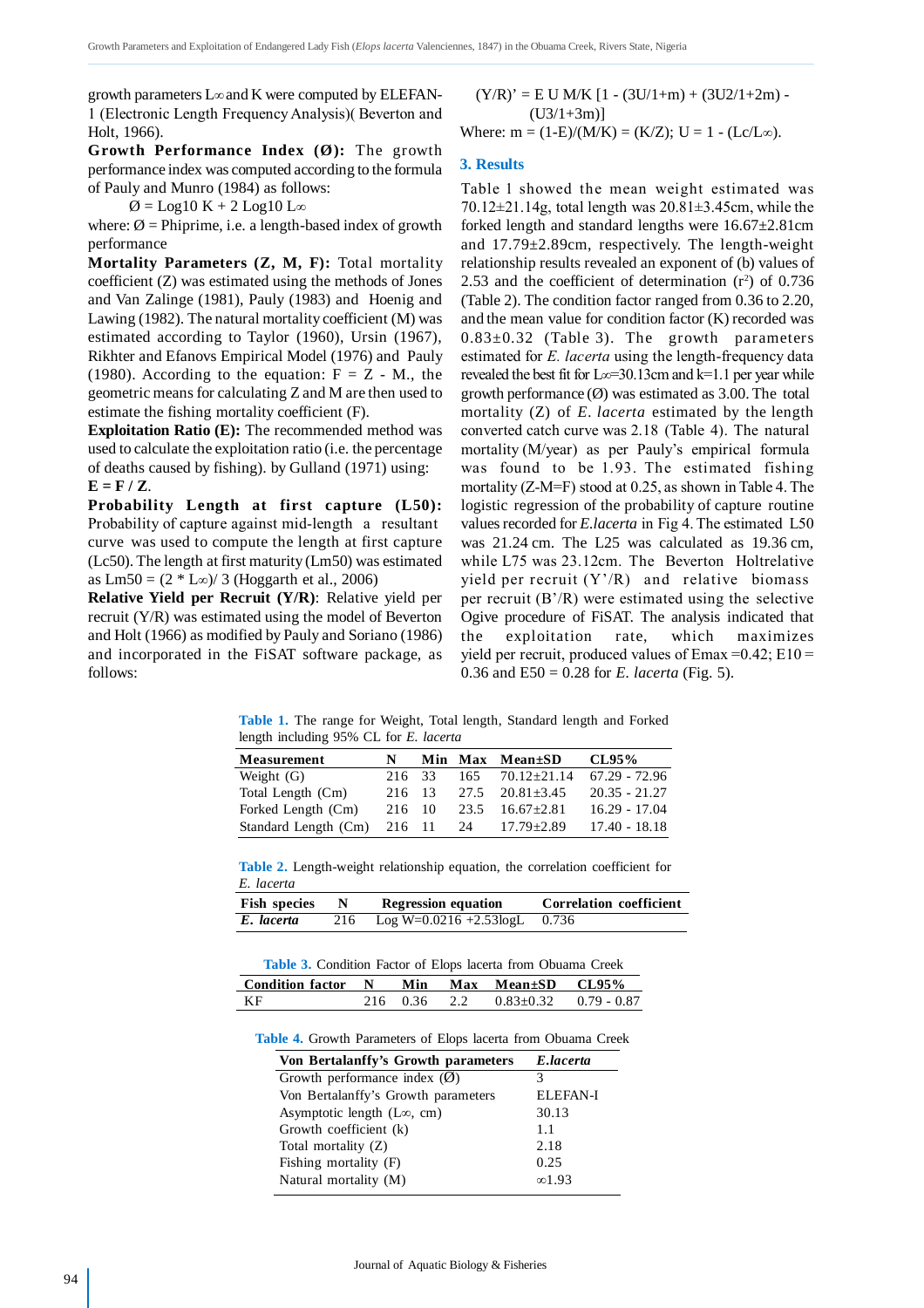

**Fig. 2.** Growth performance of *Elops lacerta*

### **4. Discussion**

The total length of *E. lacerta* observed ranged from 13cm to 27.5cm with a mean total length value of 20.81±345cm, while the mean total weight recorded was  $70.12\pm21.14$ g, with a range of 33g to 165g. Igejongbo *et al*. (2018) reported five growth categories of *Elops lacerta* viz., 10– 15 cm (Immature), 15–20cm (Resting), 20-25cm (Maturing), 25-30cm (Ripe and Spawning) and 30 -35cm (Spent). This is in agreement with the findings of this study from the Obuama Creek. The results also corroborate the findings of Abdul *et al.* (2015), who recorded a range of 11cm-33cm for the total length of *E. lacerta* in Ogun state coastal Estuary and Abdul *et al.* (2016) with a total length range of 11.7cm-27.4cm.

The estimated b values of the regression for *E. lacerta* exhibited a negative allometric growth pattern (b<3) for this study ( $b = 2.53$ ). Allen (1951) chose to keep the value of the b exponent constant at 3.0 for optimal fish growth. Tesch (1971) observed that the value of b remains constant



**Fig. 3.** Length-converted catch curves of the studied fish collected from Obuama Creek

during a given life phase but that b varies depending on environmental factors. Abdul *et al.* (2015) observed a negative allometric growth for *Elops lacerta* at the Ogun state coastal estuary (2.917). Lawson and Aguda (2010) also observed a negative allometric growth exhibited by the unsexed, male and female *Elops lacerta* at the Ologe lagoon, Lagos (b=2.40, 2.75 and 2.27 respectively). Lawson and Aguda (2010) further noted that the fish from his study became lighter for its length as it grew. Adesulu and Sydenham (2007) reported that condition factor in fish is mainly affected by the amount of food in the stomach and stage of egg development that will affect the weight of the body. Then the weight of fish is a function of condition factor in fish*.* The K factor of *Elops lacerta* was less than 1. The low K indicates that the fish are light for their length, which might be due to low feeding intensity and spawning activity (Lawson and Aguda, 2010). This low K value was also obtained for the species across stations 1 and 2. Furthermore, the condition







**Fig. 5.** Beverton and Holt'sHolt's relative yield per recruit and average biomass per recruit models, showing levels of yield indices of *Elops lacerta* from Obuama Creek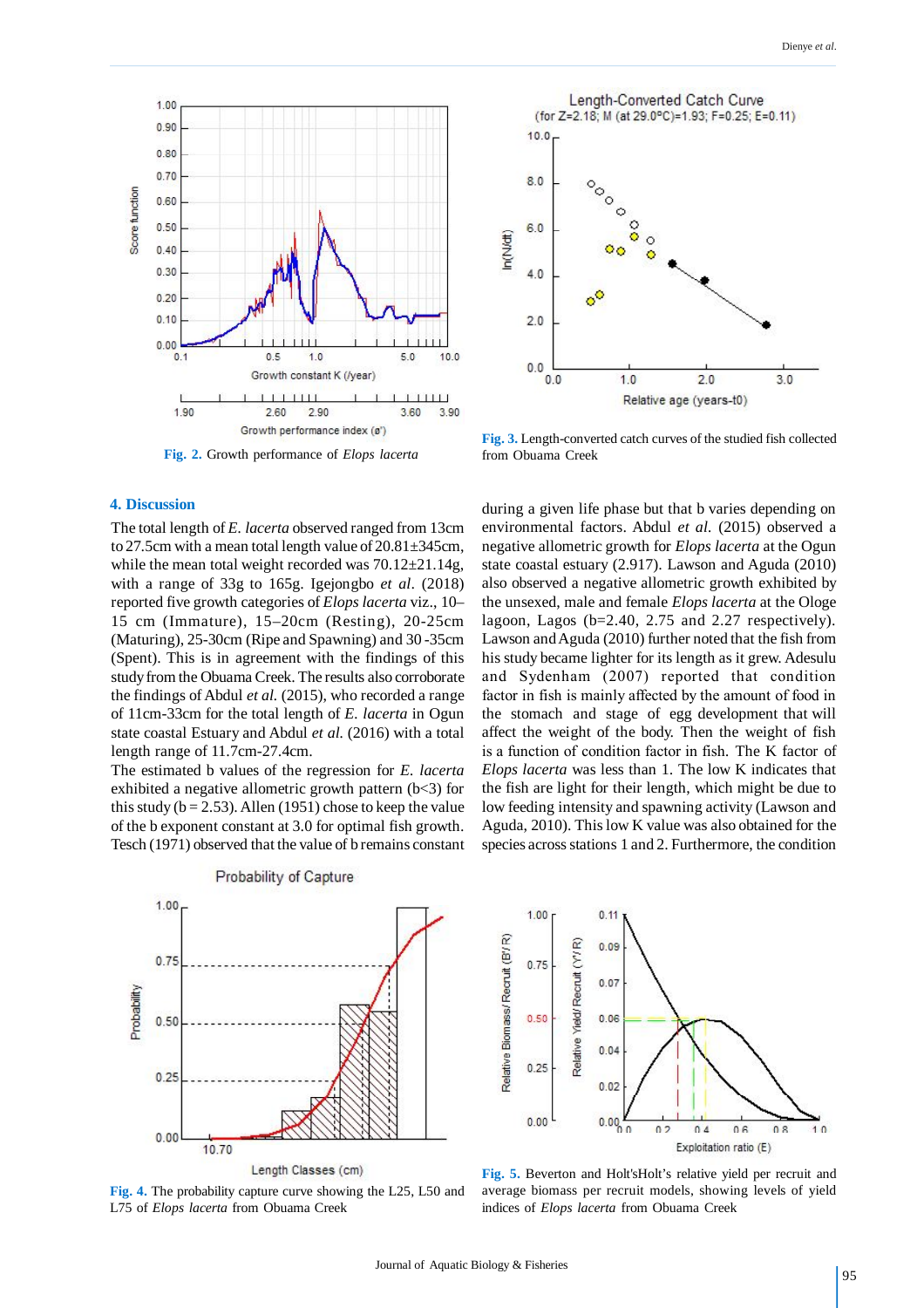factor obtained ranged between 0.36 to 2.20. This variation in condition factors in a population may be attributed to sexual maturation and active spawning of the larger fish (El-Agami, 1988). The condition factor obtained is similar to that obtained by Lawson and Aguda (2010), which ranged between 0.8 and 2.0 at the Ologe lagoon, Lagos, and that of Abdul *et al.* (2015), which ranged between 0.649 and 1.14 on the same species at the Ogun state coastal estuary.

Abobi and Ekau (2013) opted that the asymptotic length  $(L\infty)$  is the largest theoretical mean length that a fish could attain in its natural habitat, assuming the fish grows throughout its life. The growth curvature  $(K)$  is the rate at which it grows towards this final size; (Etim *et al.,* 1999). The growth parameters in this study revealed that *Elops lacerta* had an asymptotic length  $(L\infty)$  of 30.13cm and a growth coefficient (k) of 1.1/yr. These values indicate that *Elops lacerta* grows at a fast rate. Abdul et al. (2015) recorded a higher  $L<sub>\infty</sub>$  value (38.33cm) but a lower value of k (0.74/yr) for *Elops lacerta* in Ogun state coastal estuary. The growth performance index of *Elops lacerta* in this study 3.00. According to Baijot and Moreau (1997), the Ø mean values for some important fishes in Africa range of 2.65-3.32

The relative yield analysis showed that the exploitation rate, which maximises yield per recruit, produced values for  $\text{E}_{\text{max}}$ ,  $\text{E}_{\text{50}}$ , and  $\text{E}_{\text{10}}$  of 0.42, 0.28 and 0.36. Based on the assumption that a stock is optimally exploited when F=M or E=0.5 (Gulland, 1971). The results of the present study indicate that the current exploitation rate is close to the maximum level of 0.5. The species is therefore not overexploited in this creek. The probability of capture analysis showed the values of  $L_{25}$  as 19.36cm,  $L_{50}$  as 21.24 cm and  $L_{75}$  as 23.12 cm. The length at first capture ( $L_{50} = 21.24$ cm) falls within the range of the total length of *Elops lacerta* recorded in this study (13-27.5 cm). This implies that this fish species is not over-exploited. The value of  $L_{50}$  estimated in this study also shows that the smallest sizes susceptible to the exploitation method are juvenile fishes. Fish ageing (King, 1991), fish predation (Otobo, 1993), environmental conditions (Chapman and Van Well, 1978), parasites and diseases (Landau, 1979), and fishing activities are some of the reasons for fish death (King, 1991). The total mortality (Z), natural mortality (M/year), fishing mortality (F), and exploitation ratio (E) of *E. lacerta* were found to be 2.18, 1,93, 0.25 and 0.11. Therefore, the species of study is not over-exploited since the natural mortality ( $M=1.93$ ) is greater than the fishing mortality (F=0.25). Furthermore, Gulland (1971) assumed that a stock is optimally exploited when F=M or E=0.5. Comparing the optimum E value with the E value obtained from this study shows that *E. lacerta* is not overly exploited in the Obuama creek. The fact that samples were dominated by small-sized specimens implies management measures such as size-limit regulation by gradually increasing fishing gear mesh size (Sossoukpe et al., 2016).

#### **5. Conclusion**

The present study has provided information on the growth and population of endangered *Elops lacerta* that will help in the development of efficient management and conservation strategies. The lengthweight relationship results revealed an exponent of (b) values of 2.53 and the coefficient of determination  $(r^2)$ of 0.736. The length at first capture (Lc) estimated in this study showed that small sizes dominated the se species. Natural mortality was greater than the fishing mortality, while exploitation rate (E) was less than 0.5, the species exhibited a negative allometric growth pattern. *E.lacerta* in the Creek is underexploited. However, unless sufficient effort is taken to control the stocks, the stock may become unsustainable as the fishing develops in the future to fulfil consumer demand.

#### **6. References**

- Abdul, W. O., Omoniyi, I. T., Adekoya, E. O., Daniel, O. S and Olowe, O. S. 2015. Some Stock Parameters of *Elops lacerta* During Estuarine Phase of Life History. *Ife Journal of Science*, 17(2): 28-32.
- Abdul, W.O., Omoniyi, I.T., Adekoya, E.O., Adeosun, F.I, Odulate, O. O., Idowu, A.A., Olajide, A.E. And Olowe, O.S. 2016. Length-Weight Relationship and Condition Factor of Some Commercial Fish Species in Ogun State Coastal Estuary, Nigeria*. Ife Journal of Agriculture*, 28(1): 101-106
- Abobi, S.M and Ekau, W. 2013.Growth, Mortalities and Exploitation Rates of *Alestes baremoze* (Joannis, 1835), *Brycinus nurse* (Rüppell, 1832) and *Schilbe intermedius* (Rüppell 1832) from the lower reaches of the White Volta River (Yapei), Ghana. *Journal of Agriculture and Biodiversity Research,* 2(1): 1-10.
- Adams, Aaron J; Horodysky, Andrij Z; McBride, Richard S; Guindon, Kathryn; Shenker, Jonathan; MacDonald, Timothy C; Harwell, Heather D; Ward, Rocky; Carpenter, Kent (2014). Global conservation status and research needs for tarpons (Megalopidae), ladyfishes (Elopidae) and bonefishes (Albulidae). *Fish and Fisheries,* 15: 280–311. doi:10.1111/faf.12017
- Adesulu, E.A. and Sydenham. D.H.J. 2007.*The Freshwater Fishes and Fisheries of Nigeria*. *Macmillan Publishers Ltd*., Nigeria, 397pp
- Allen, K.R. 1951.The Horokiwi Stream: A case study of a front population. New Zealand Marine Department Fisheries Bulletin, 10, 238pp
- Anderson, O. R. Neumann, R. M. 1996. Length, weight and associated structural indices. In Nielsen, L. A., Johnson, D. L. (Eds.) Fisheries Techniques. Bethesda, Amer. Fish. Soc., pp. 447–482.
- Babatunde, D.O. and Aminu, R. 2013.Field guide to Nigerian Freshwater fishes. *Remi Thomas Print*,144pp
- Baijot E, and Moreau, J. 1997. Biology and demographic status of the main fish species in the reservoirs of Burkina Faso. Hydrological Aspects of Fisheries in Small Reservoirs in the Sahel Region. Technical Centre for Agricultural and Rural Cooperation, Commission of the European Communities, Wageningen, Netherlands, pp: 79-109
- Beckman, W. C. 1948. The length weight relationship, factor for conversions between standards and total length and coefficient of condition for seven Michigan fishes. Trans. Amer. Fish. Soc., 75: 273-256pp.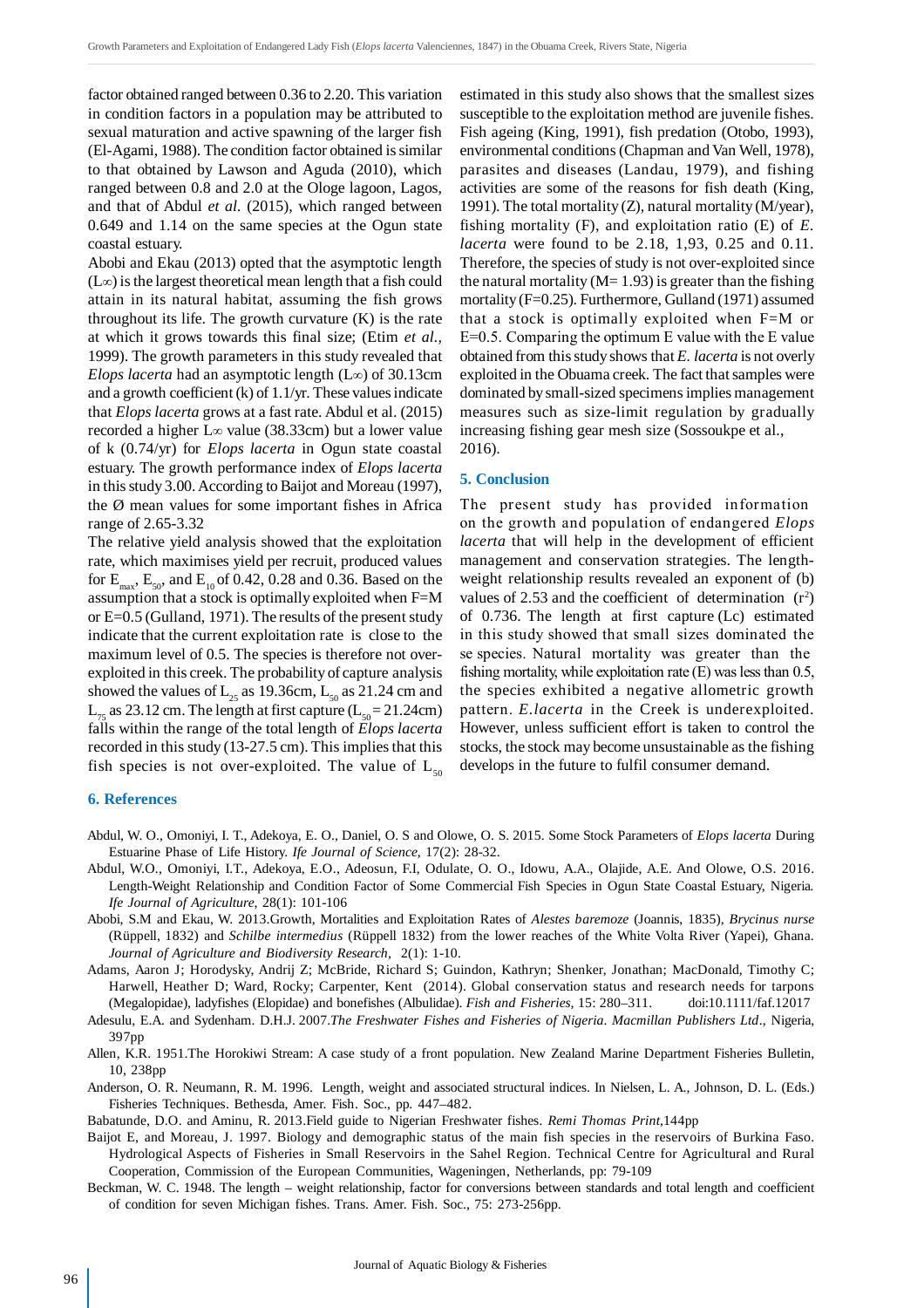- Beverton, R. J. H., and Holt, S. J. 1996.Manual of methods for fish stock assessment. PartII.Tables of yield function. F.A.O. Fisheries Technical Paper, 38(1), 67pp.
- Cadima, E. 2000. Manual de avaliação de recursos pesqueiros. Documento técnico sobre as pescas. FAO Fish. tech. Pap., 393, pp. 10-125.
- Chapman, D. W. and van Well, P. 2107. Growth and mortality of *Stolothrissa tangenicae* . *Transactions of the American Fisheries Society*, 26-35..
- Dulcic, J.; Matic-Skoko, S.; Paladin, A.; Kraljevic, M. 2007. Age, growth, and mortality of brown comber, *Serranus hepatus* (Linnaeus, 1758) (Pisces: Serranidae), in the eastern Adriatic (Croatian coast). J. appl. Ichthyol., 23: 195-197.
- Dwivedi, A.C. 2009. Ecological assessment of fishes and population dynamics of *Labeo rohita* (Hamilton), Tor tor (Hamilton) and Labeo calbasu (Hamilton) in the Paisuni river. Aquaculture, 10(2): 249-259.
- Ecoutin, J. M., and Albaret, J. J.,. 2003. Rélation longueur–poids pour 52 esp~ces de poissons des estuaires et lagunes de l'Afrique de l'Ouest. Cybium, 27 (1): 3–9.
- El- Agami, A.E. 1998. Age determination and growth studies of *Gerves oyena* (Forskhall 775) in Arabian Gulf waters. Mahasagar,  $21$  (1):  $23 - 24$ .
- Etim, L., Lebo, P.E. and King, R.P. 1999. The dynamics of an exploited population of a siluroid catfish (*Schilbe intermidius* , Reupell 1832) in the Cross River, Nigerian. *Fisheries Research*, 40: 295–307.

Food and Agriculture Organization 1990. Field Guide to the commercial Marine Research of the Gulf of Guinea.

- Gayanilo, F. C., Sparre, P., and Pauly, D. 2005. FAOICLARM Stock Assessment Tools II (FiSAT II). User's guide. F.A.O. Computerized Information Series (Fisheries). No. 8, revised version, F.A.O., Rome, 168pp
- Gislason, H., M. Sinclair, K. Sainsbury and O'Boyle, R. 2000. Symposium overview: incorporating ecosystem objectives within ûsheries management*. Ices Journal of Marine Science,*57: 468–475.
- Gulland, J. A. 1971. The fish resources of the Ocean. West Byfleet, Surrey, Fishing News, Ltd., F.A.O., 255 pp
- Hadzley, H. 1997. Distribution and abundance of the selected fish species (Demersal fish) off the East coast of peninsula Malaysia. Proceeding of Fisheries Research Department of Fisheries, pp. 50-71.
- Hoenig, J. M. and Lawing, W. D.1982.. Estimating the total mortality rate using the maximum-order statistic for age. ICES C.M./ 1982/D:7. 13pp.
- Hoggarth, D. D., Abeyasekera, S., Arthur, R., Beddington, J. R., Burn, R. W., Halls, A. S., Kirkwood, G. P., McAllister, M., Medley, P., Mees, C. C., Pilling, G. M., Wakeford, R. and Welcomme, R. L. 2006. Stock assessment and fishery management-A framework guide to the FMSP stock assessment tools. FAO Fisheries Technical Paper No. 487, Rome, Italy, 261 pp.17.
- Hutchings, J. A., 2000 Collapse and recovery of marine ûshes. *Nature* 406: 882–885.
- Jones, R. and Van Zalinge, N. P. 1981. Estimates of mortality rate and population size for shrimp in Kuwait waters. *Kuwait Bulletin of Marine Science,* 2: 273-288.
- Kamukuru, A.T.; Hecht, T.; Mgaya, Y. D. 2005. Effects of exploitation on age, growth and mortality of the blackspot snapper, at Mafia Island, Tanzania. Fish. Mgmt Ecol., 12: 45-55.
- King, R.P.L. 1991. Some aspects of the reproductive strategy of *Ilisha africana* (Bloch, 1795) (Teleost, Clupeidae) in Qua Iboe estuary, Nigeria*. Cymbium*, 15: 239-25.
- Kwarfo-Apegyah K., Ofori-Danson, P.K. and Nunoo, F.K.E. 2009. Exploitation rates and management implications for the fisheries of Bontanga Reservoir in the Northern region of Ghana.West *African Journal of Applied Ecology, 14.*
- Landau, R. 1979. Fisheries biology, assessment and management. Fishing News Books, Blackwell Science, Osney Mead, Oxford OX2 OEL, England, 341 pp.
- Lawson, E. O. and Aguda, A. F. 2010. Growth patterns, diet composition and reproduction in the ten pounder, *Elops lacerta* from Ologe lagoon, Lagos, Nigeria*. Agric. Biol. J. N. Am*., 1(5): 974-984.
- Levesque J.C. 2014. Age and growth of juvenile ladyfish (Elops sp) in Tampa Bay, Florida, U.S.A. *International Journal of Fisheries and Aquatic Studies,* 2(2):145–157.
- McBride, R.S. MacDonald, T.C., Matheson, R.E., Rydene, D.A. and Hood, P.B. 2001. Nursery habitats for ladyfish, Elops saurus, along salinity gradients in two Florida estuaries. Fishery Bulletin U.S., 99: 443–458.
- Moutopolous, A.K and Stergious, K.I. 2000. Length-weight relationship for 40 species of the Aegean sea (Hellas). Journal of Applied Ichthyology, 29 (2): 204.
- Okon, M. U., Ukpata, J.E., and Udoh, J.P. 2017. Recruitment Pattern and Length-At-First-Capture Of The Silver Catfish *Chrysichthys nigrodigitatus* Lacépède: Claroteidae In Lower Cross River, Southeast Nigeria. *International Journal of Fisheries and Aquaculture Research,* 3 (2); 10-18.
- Otobo, A. J. T. 1993. The ecology and fishery of the pygmy Herring, Sierrathensa loenensis (Thysvan Den Audenaerde, 1969) in the Num River and Taylor Creek of the Niger Delta. Ph.D. thesis, University of Port Harcourt, 298 pp.
- Pauly, D and Munro, J. L. 1984. Once more on the comparison of growth in fish and invertebrates. Int. Living Aqua. Res. Manag. Fishbyte, 2 (1): 21.
- Pauly, D. 1983. Length-converted catch curves. A powerful tool for fisheries research in the tropics. Part I. ICLARM Fishbyte, 1  $(2): 9-13.$
- Pauly, D. 1980. A selection of simple method of assessment of tropical stock. F.A.O. Fish Circ., 729:15-44.
- Pauly, D. and Soriano, M. L. 1986 Some practical extensions to Beverton and Holt's relative yield per-recruit mode. In: Maclean, J.L. Dizon, L.B., Hosillos. L.V. (Eds.)The First Asian Fisheries Forum, Asian Fisheries Society, Manila, Philippines, pp. 491- 496.
- Ricker, W. E.1973. Linear regressions in ûshery research. Journal of Fisheries Research Board Canada, 30: 409–434.
- Rikhter, V. A. and Efanov, V. N. 1976. On one of the approaches to the estimation of natural mortality of fish populations. *International Commission for the Northwest Atlantic fisheries Research. Document*., 76/VI/8: 12 pp.
- Sossoukpe, E., Djidohokpin, G. and Fiogbe, E.D. 2016. Demographic Parameters and Exploitation Rate of *Sardinella maderensis* (Pisces; Lowe 1838) in the Nearshore Waters off Benin and Their Implication for Management and Conservation. *International Journal of Fisheries and Aquatic Studies*, 4: 165-171.